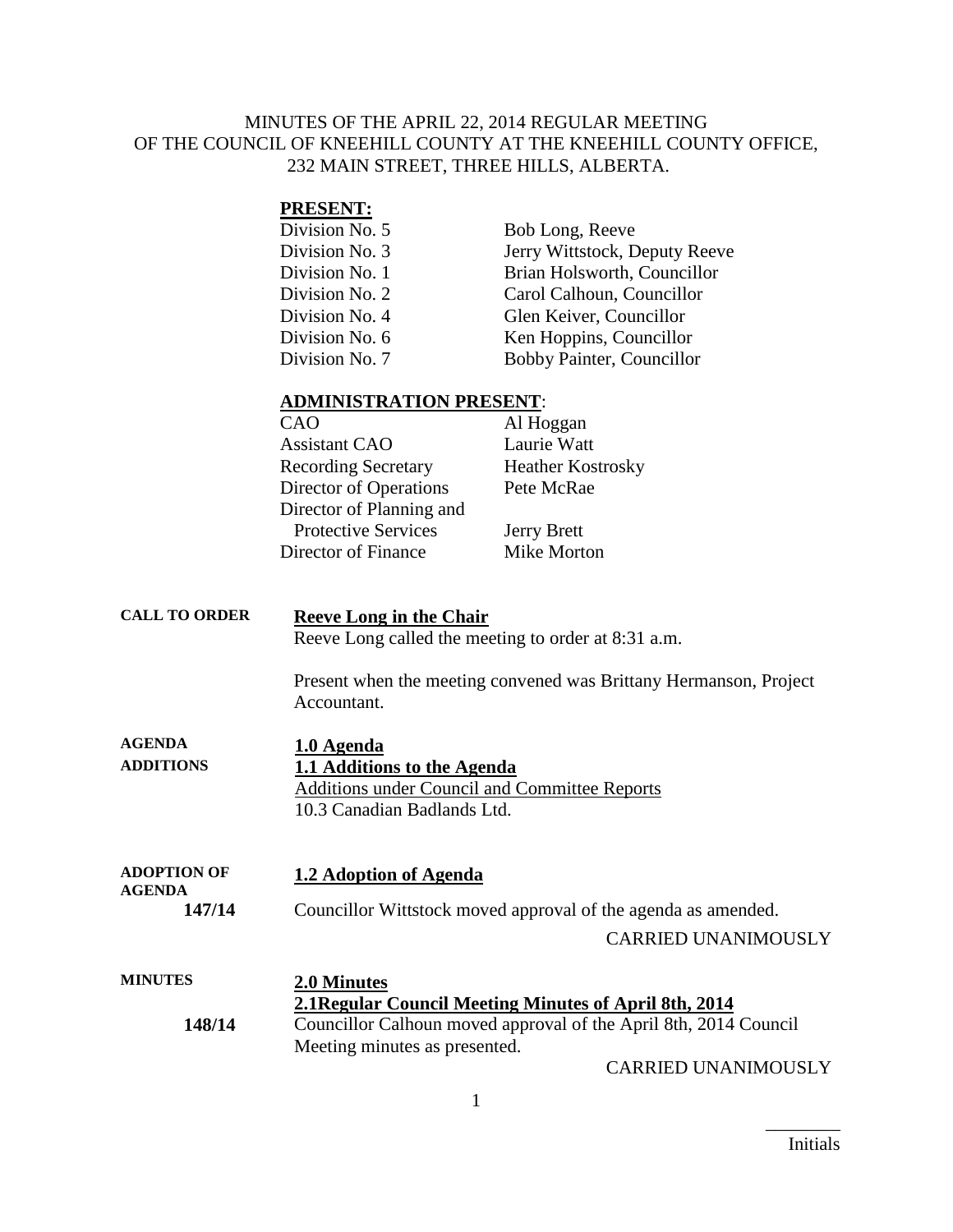| <b>FINANCE</b>              | 5.0 Finance                                                                                                                                                                    |
|-----------------------------|--------------------------------------------------------------------------------------------------------------------------------------------------------------------------------|
| 2014 BUDGET                 | 5.2 2014 Budget                                                                                                                                                                |
|                             | Mike Morton, Director of Finance introduced Brittany Hermanson.<br>Ms. Hermanson is the new Project Accountant for Kneehill County.                                            |
|                             | Brittany Hermanson left the meeting at 8:37 a.m.                                                                                                                               |
|                             | Debi Moon, reporter for the Capital, entered the meeting at 8:45 a.m.<br>Alan Lister, Dan Luymes and Nathan Pernitsky from BDO Canada<br>LLP, entered the meeting at 8:52 a.m. |
| 149/14                      | Councillor Wittstock moved that Council approve the amended 2014<br>Operating and Capital Budget as presented.<br><b>CARRIED UNANIMOUSLY</b>                                   |
|                             | The meeting recessed from 9:00 a.m. to 9:08 a.m.<br>Will Wolfe, Accountant Supervisor was present when the meeting<br>reconvened.                                              |
| <b>DELEGATIONS</b>          | <b>3.0 Delegations</b>                                                                                                                                                         |
| <b>BDO CANADA</b><br>150/14 | 3.1 BDO Canada LLP- Audit Presentation<br>Councillor Painter moved that Council go into In-Camera at 9:08 a.m.<br><b>CARRIED UNANIMOUSLY</b>                                   |
|                             | Debi Moon left the meeting at 9:08 a.m.                                                                                                                                        |
| 151/14                      | Councillor Painter moved the meeting out of In-Camera at 9:30 a.m.<br><b>CARRIED UNANIMOUSLY</b>                                                                               |
|                             | Debi Moon entered the meeting at 9:30 a.m.                                                                                                                                     |
|                             | Alan Lister reviewed the 2013 Audited Financial Statements.                                                                                                                    |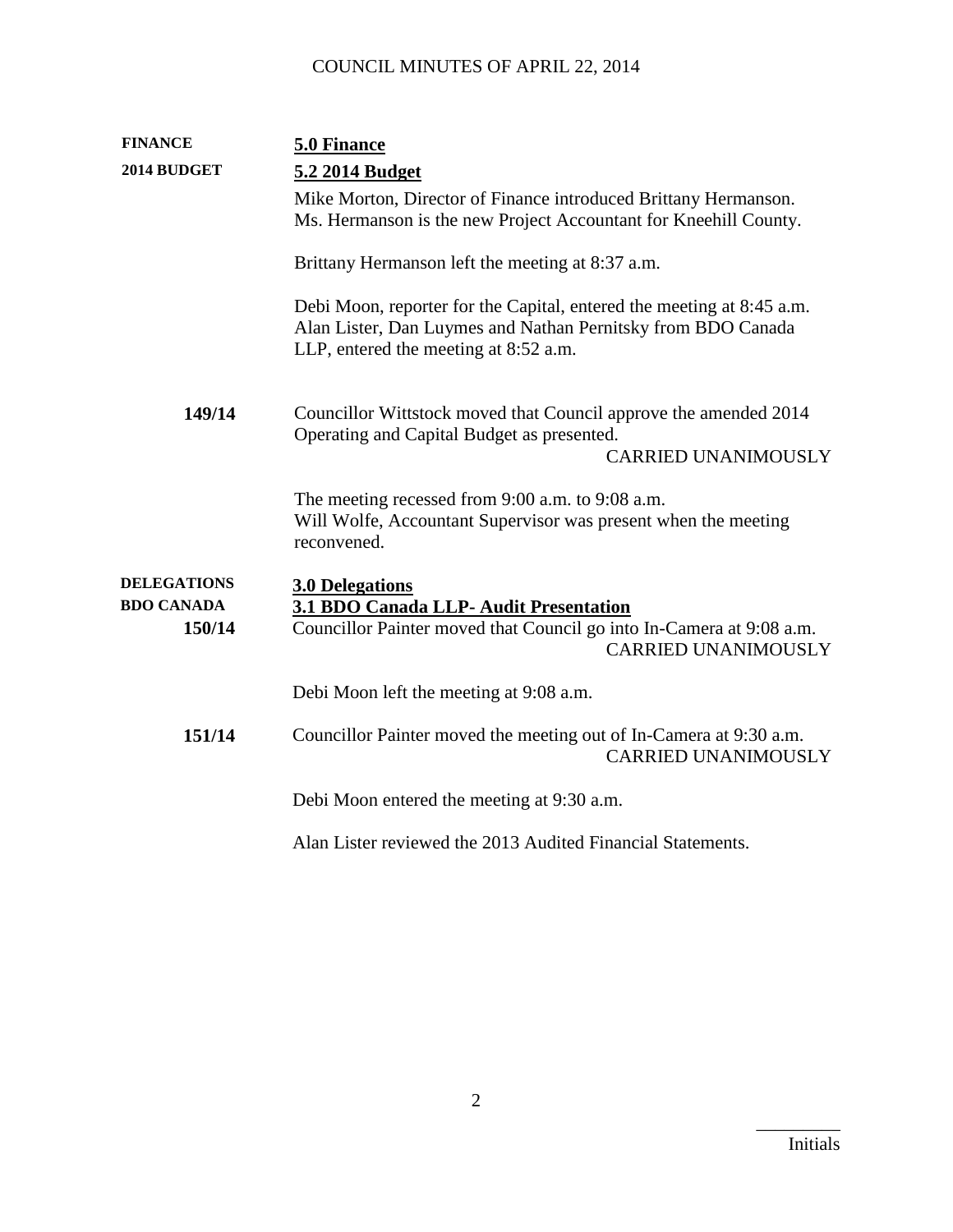| <b>FINANCE</b>                             | 5.0 Finance Cont'd                                                                                                                                                                                                                     |  |
|--------------------------------------------|----------------------------------------------------------------------------------------------------------------------------------------------------------------------------------------------------------------------------------------|--|
| <b>2013 FINANCIAL</b><br><b>STATEMENTS</b> | 5.1 2013 Audited Financial Statements                                                                                                                                                                                                  |  |
| 152/14                                     | Councillor Hoppins moved that Council accept the 2013 Audited<br>Financial Statements as presented.                                                                                                                                    |  |
|                                            | <b>CARRIED UNANIMOUSLY</b>                                                                                                                                                                                                             |  |
|                                            | Alan Lister, Dan Luymes, Nathan Pernitsky and Will Wolfe left the<br>meeting at 9:35 a.m.                                                                                                                                              |  |
| <b>BYLAW #1670</b>                         | 5.3 Bylaw #1670- 2014 Tax Rate Bylaw                                                                                                                                                                                                   |  |
| 153/14                                     | Councillor Holsworth moved first reading of Bylaw #1670 to authorize<br>the rates of taxation to be levied against assessable property within<br>Kneehill County for the 2014 taxation year.<br><b>CARRIED UNANIMOUSLY</b>             |  |
| 154/14                                     | Councillor Wittstock moved second reading of Bylaw #1670.<br><b>CARRIED UNANIMOUSLY</b>                                                                                                                                                |  |
| 155/14                                     | Councillor Calhoun moved consideration to hold third reading be given<br>to Bylaw $#1670$ .<br><b>CARRIED UNANIMOUSLY</b>                                                                                                              |  |
| 156/14                                     | Councillor Hoppins moved third reading of Bylaw #1670.<br><b>CARRIED UNANIMOUSLY</b>                                                                                                                                                   |  |
| <b>BYLAW #1674</b>                         | 5.4 Bylaw #1674- 2014 WSA Tax Bylaw                                                                                                                                                                                                    |  |
| 157/14                                     | Councillor Holsworth moved first reading of Bylaw #1674, that being<br>the bylaw to provide for a special tax to raise revenue to pay the<br>associated costs of the Kneehill County Water Service Area.<br><b>CARRIED UNANIMOUSLY</b> |  |
| 158/14                                     | Councillor Calhoun moved second reading of Bylaw #1674.<br><b>CARRIED UNANIMOUSLY</b>                                                                                                                                                  |  |
| 159/14                                     | Councillor Wittstock moved consideration to hold third reading be<br>given to Bylaw #1674.                                                                                                                                             |  |
|                                            | <b>CARRIED UNANIMOUSLY</b>                                                                                                                                                                                                             |  |
| 160/14                                     | Councillor Hoppins moved third reading of Bylaw #1674.<br><b>CARRIED UNANIMOUSLY</b>                                                                                                                                                   |  |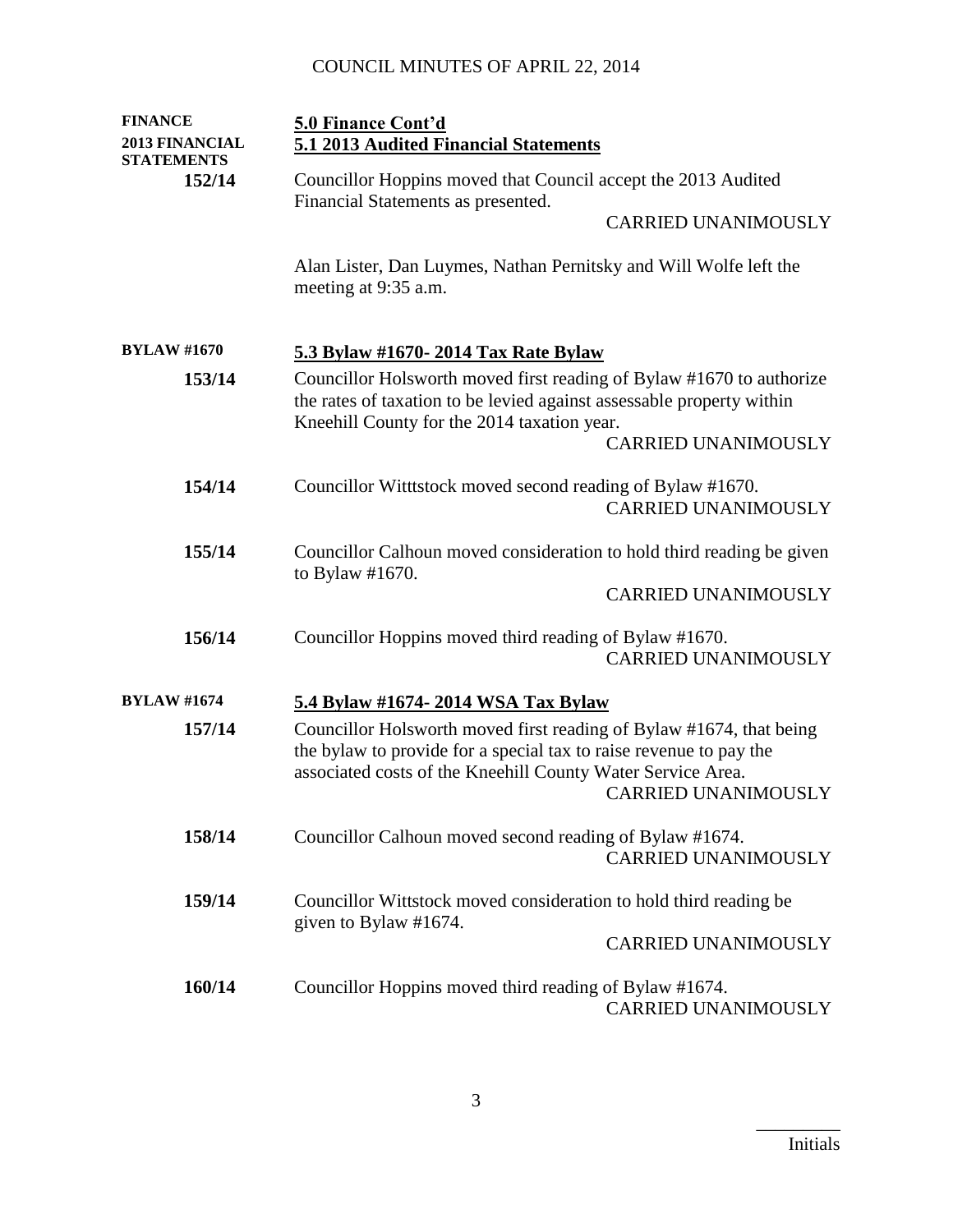| <b>BENEFITTING</b>                       | <b>5.5 Benefitting Service Connection Fees WSA's</b>                                                                                                                                                                       |
|------------------------------------------|----------------------------------------------------------------------------------------------------------------------------------------------------------------------------------------------------------------------------|
| <b>SERVICE</b><br><b>CONNECTION FEES</b> |                                                                                                                                                                                                                            |
| <b>BYLAW #1671</b>                       | <b>Linden North WSA Bylaw</b>                                                                                                                                                                                              |
| 161/14                                   | Councillor Calhoun moved first reading of Bylaw #1671, repealing<br>Bylaw #1667, the benefitting fee for the Linden North Phase I Water<br>Service Area Project by amending Schedule "B".                                  |
|                                          | <b>CARRIED UNANIMOUSLY</b>                                                                                                                                                                                                 |
| 162/14                                   | Councillor Wittstock moved second reading of Bylaw #1671.<br><b>CARRIED UNANIMOUSLY</b>                                                                                                                                    |
| 163/14                                   | Councillor Hoppins moved consideration to hold third reading be given<br>to Bylaw $#1671$ .                                                                                                                                |
|                                          | <b>CARRIED UNANIMOUSLY</b>                                                                                                                                                                                                 |
| 164/14                                   | Councillor Holsworth moved third reading of Bylaw #1671.<br><b>CARRIED UNANIMOUSLY</b>                                                                                                                                     |
| <b>BYLAW #1672</b>                       | <b>Gamble WSA Bylaw</b>                                                                                                                                                                                                    |
| 165/14                                   | Councillor Wittstock moved first reading of Bylaw #1672, repealing<br>Bylaw #1666, the benefitting fee for the Gamble Water Service Area<br>Project by amending Schedule "B".                                              |
|                                          | <b>CARRIED UNANIMOUSLY</b>                                                                                                                                                                                                 |
| 166/14                                   | Councillor Calhoun moved second reading of Bylaw #1672.                                                                                                                                                                    |
|                                          | <b>CARRIED UNANIMOUSLY</b>                                                                                                                                                                                                 |
| 167/14                                   | Councillor Wittstock moved consideration to hold third reading be<br>given to Bylaw #1672.                                                                                                                                 |
|                                          | <b>CARRIED UNANIMOUSLY</b>                                                                                                                                                                                                 |
| 168/14                                   | Councillor Calhoun moved third reading of Bylaw #1672.<br><b>CARRIED UNANIMOUSLY</b>                                                                                                                                       |
| <b>BYLAW #1673</b>                       | <b>Grainger/Hesketh WSA Bylaw</b>                                                                                                                                                                                          |
| 169/14                                   | Councillor Calhoun moved first reading of Bylaw #1673, amending<br>Bylaw #1658, the benefitting fee for the Grainger/Hesketh Phase 2<br>Water Service Area Project by amending Schedule "B".<br><b>CARRIED UNANIMOUSLY</b> |
| 170/14                                   | Councillor Holsworth moved second reading of Bylaw #1673.<br><b>CARRIED UNANIMOUSLY</b>                                                                                                                                    |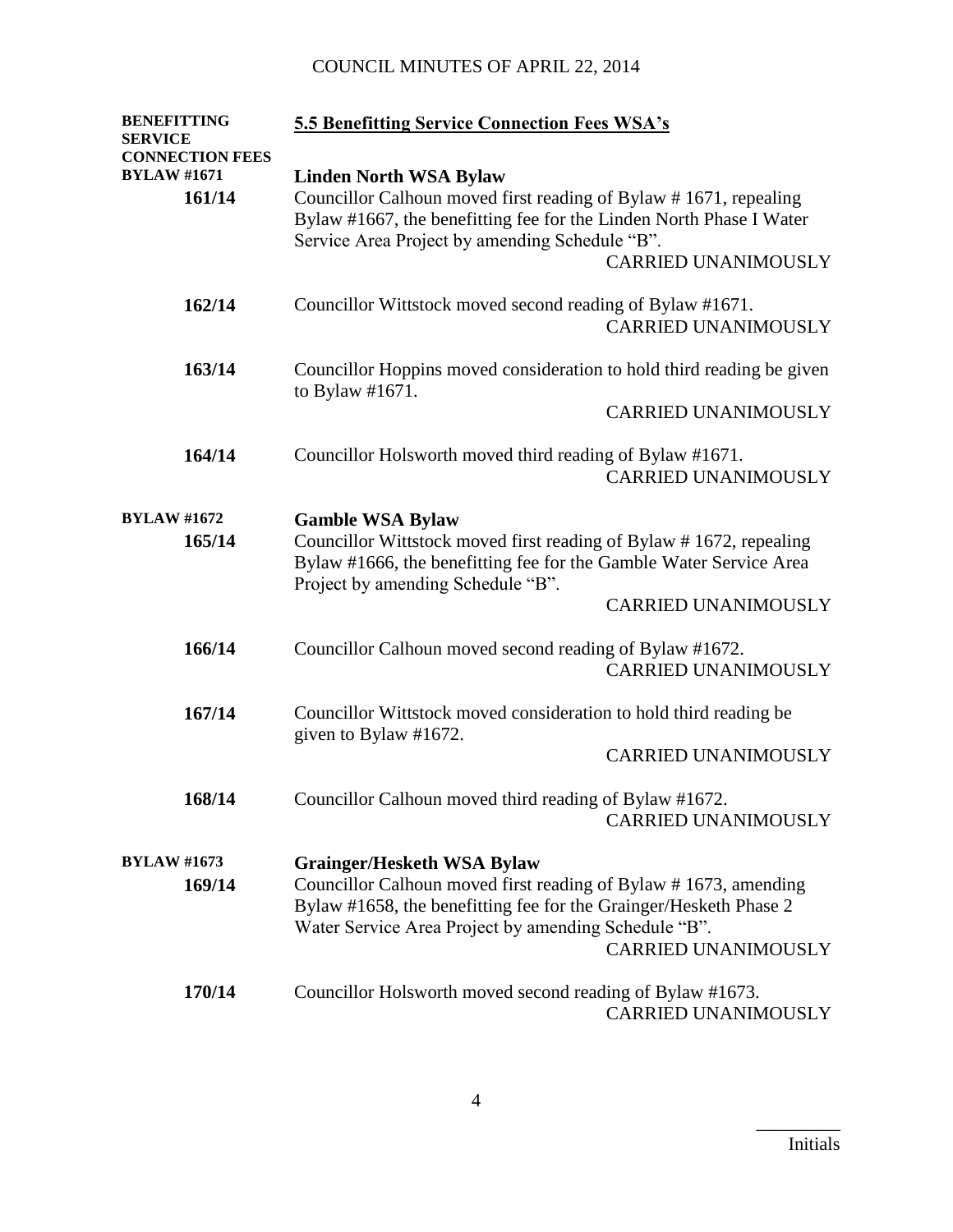| 171/14                                           | Councillor Wittstock moved consideration to hold third reading be<br>given to Bylaw #1673.                                                                                 |
|--------------------------------------------------|----------------------------------------------------------------------------------------------------------------------------------------------------------------------------|
|                                                  | <b>CARRIED UNANIMOUSLY</b>                                                                                                                                                 |
| 172/14                                           | Councillor Calhoun moved third reading of Bylaw #1673.<br><b>CARRIED UNANIMOUSLY</b>                                                                                       |
| <b>BYLAW #1668</b>                               | 5.6 Bylaw #1668- Tax Installment Payment Plan Bylaw                                                                                                                        |
| 173/14                                           | Councillor Wittstock moved first reading of Bylaw #1668, repealing<br>Bylaw #1516, for the provision of a pre-authorized monthly installment<br>property tax payment plan. |
|                                                  | <b>CARRIED UNANIMOUSLY</b>                                                                                                                                                 |
| 174/14                                           | Councillor Calhoun moved second reading of Bylaw #1668<br><b>CARRIED UNANIMOUSLY</b>                                                                                       |
| 175/14                                           | Councillor Holsworth moved consideration to hold third reading be<br>given to Bylaw #1668.                                                                                 |
|                                                  | <b>CARRIED UNANIMOUSLY</b>                                                                                                                                                 |
| 176/14                                           | Councillor Hoppins moved third reading of Bylaw #1668.<br><b>CARRIED UNANIMOUSLY</b>                                                                                       |
| <b>TAX SALE DATE</b>                             | 5.7 2014 Tax Sale Date                                                                                                                                                     |
| 177/14                                           | Councillor Hoppins moved that Council approve Tuesday, October 28,<br>2014 at 1:00 p.m. for the 2014 Public Auction of Tax Forfeiture                                      |
|                                                  | properties in the event it is required.<br><b>CARRIED UNANIMOUSLY</b>                                                                                                      |
|                                                  | The meeting recessed from 9:42 a.m. to 9:54 a.m.<br>Bowen Clausen, Agriculture Service Board Manager and Rick Vickery<br>were present when the meeting reconvened.         |
| <b>PLAN &amp; PROTECT</b><br><b>ROAD DEVELOP</b> | <b>6.0 Planning and Protective Services</b><br><b>6.1 Request for Road Development Approval Cost Sharing</b>                                                               |
| 178/14                                           | Councillor Calhoun moved to table agenda #6.1 until later in the<br>meeting, to be able to hear the presentation scheduled for 10:00 a.m.                                  |
|                                                  | <b>CARRIED UNANIMOUSLY</b>                                                                                                                                                 |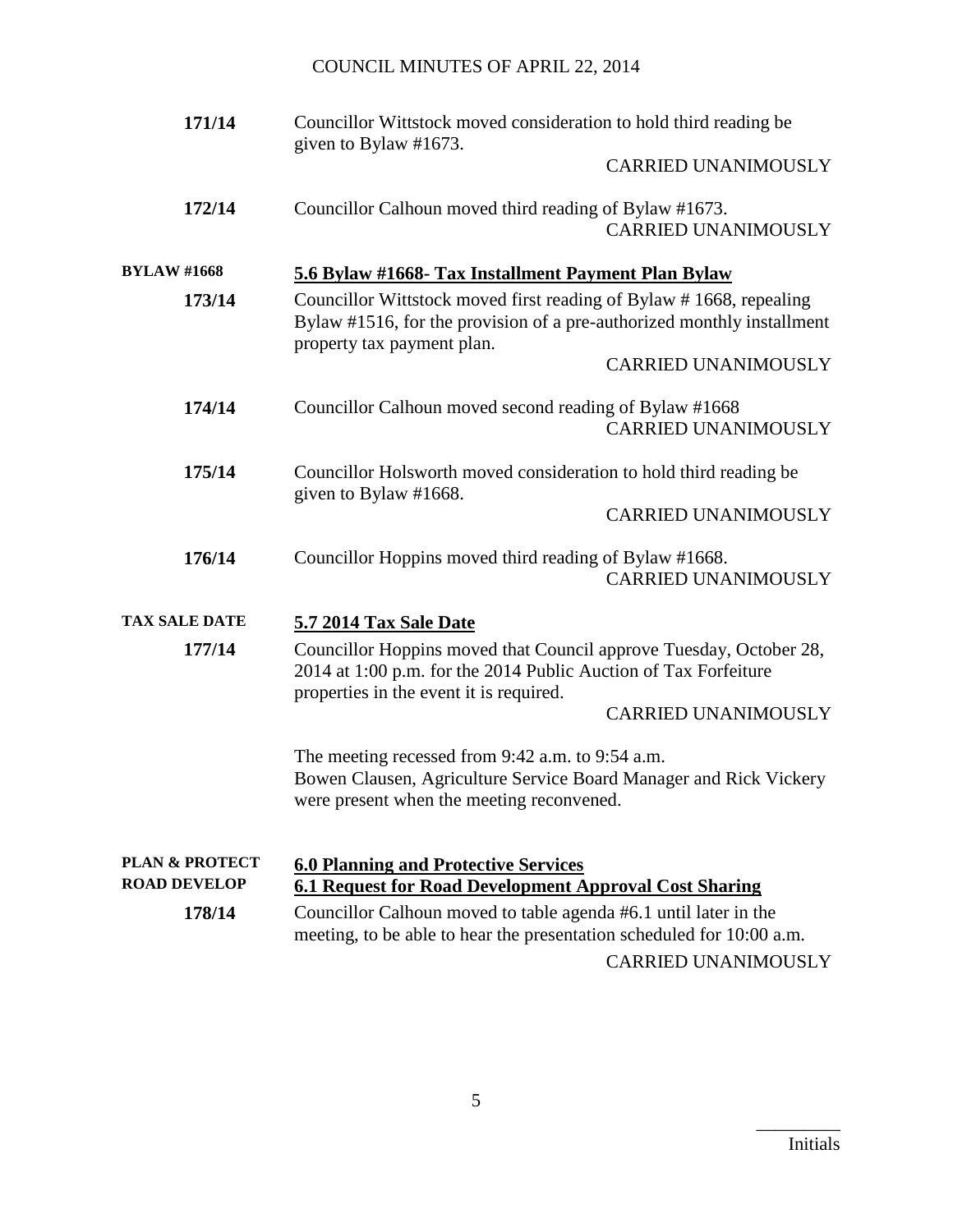| <b>DELEGATIONS</b><br><b>HUXLEY</b>              | <b>3.0 Delegations Cont'd</b><br>3.2 Huxley Historical & Community Initiatives Committee - Rick                                                                                                                                                                                                                                                                |
|--------------------------------------------------|----------------------------------------------------------------------------------------------------------------------------------------------------------------------------------------------------------------------------------------------------------------------------------------------------------------------------------------------------------------|
| <b>HISTORICAL COM</b>                            | Vickery                                                                                                                                                                                                                                                                                                                                                        |
|                                                  | Rick Vickery discussed with Council the possibility of a new building                                                                                                                                                                                                                                                                                          |
|                                                  | at the Huxley Ball Diamonds.                                                                                                                                                                                                                                                                                                                                   |
|                                                  | Bowen Clausen and Rick Vickery left the meeting at 10:25 a.m.                                                                                                                                                                                                                                                                                                  |
| <b>PLAN &amp; PROTECT</b><br><b>ROAD DEVELOP</b> | 6.0 Planning and Protective Services Cont'd<br><b>6.1 Request for Road Development Approval Cost Sharing</b>                                                                                                                                                                                                                                                   |
| 179/14                                           | Councillor Calhoun moved to remove Agenda Item # 6.1 from the                                                                                                                                                                                                                                                                                                  |
|                                                  | table.<br><b>CARRIED UNANIMOUSLY</b>                                                                                                                                                                                                                                                                                                                           |
| 180/14                                           | Councillor Holsworth moved to deny the reimbursement to Mr.<br>Lahrman for 50% of the cost of upgrading a 100 metre portion of 2nd<br>Street South in the Hamlet of Huxley as per Policy 5-13.                                                                                                                                                                 |
|                                                  | <b>CARRIED</b>                                                                                                                                                                                                                                                                                                                                                 |
| <b>ROAD DEVELOP</b>                              | 6.2 Three Hills Cruise Weekend- Use of Airport for Bracket                                                                                                                                                                                                                                                                                                     |
|                                                  | Racing                                                                                                                                                                                                                                                                                                                                                         |
| 181/14                                           | Councillor Calhoun moved that Council consent to the Drag Racing<br>event being proposed at the Three Hills Airport on Sunday, June 8,<br>2014 by the Three Hills Cruise Weekend Committee with the required<br>insurance coverage and Emergency Plan as provided by the Committee<br>and to provide mowing of the airport in preparation for this event at no |
|                                                  | cost.<br><b>CARRIED</b>                                                                                                                                                                                                                                                                                                                                        |
| <b>NEW BUSINESS</b><br><b>ACME DAYCARE</b>       | <b>8.0 New Business</b>                                                                                                                                                                                                                                                                                                                                        |
|                                                  | 8.1 Acme Day Care Letter of Reference                                                                                                                                                                                                                                                                                                                          |
| 182/14                                           | Councillor Wittstock moved that Council provides support to the Acme<br>Daycare Association in applying for a Community Initiatives Program-<br>Operating Grant from the Province of Alberta and direct administration<br>to create a letter of support.                                                                                                       |
|                                                  | <b>CARRIED UNANIMOUSLY</b>                                                                                                                                                                                                                                                                                                                                     |
| <b>COW START TIME</b><br>183/14                  | 8.2 Committee of Whole Meeting Start Time Discussion<br>Councillor Painter moved that Committee of The Whole meetings start<br>at 9:00 a.m.                                                                                                                                                                                                                    |
|                                                  | <b>CARRIED UNANIMOUSLY</b>                                                                                                                                                                                                                                                                                                                                     |
|                                                  | The meeting recessed from $10:40$ a.m. to $10:50$ a.m.                                                                                                                                                                                                                                                                                                         |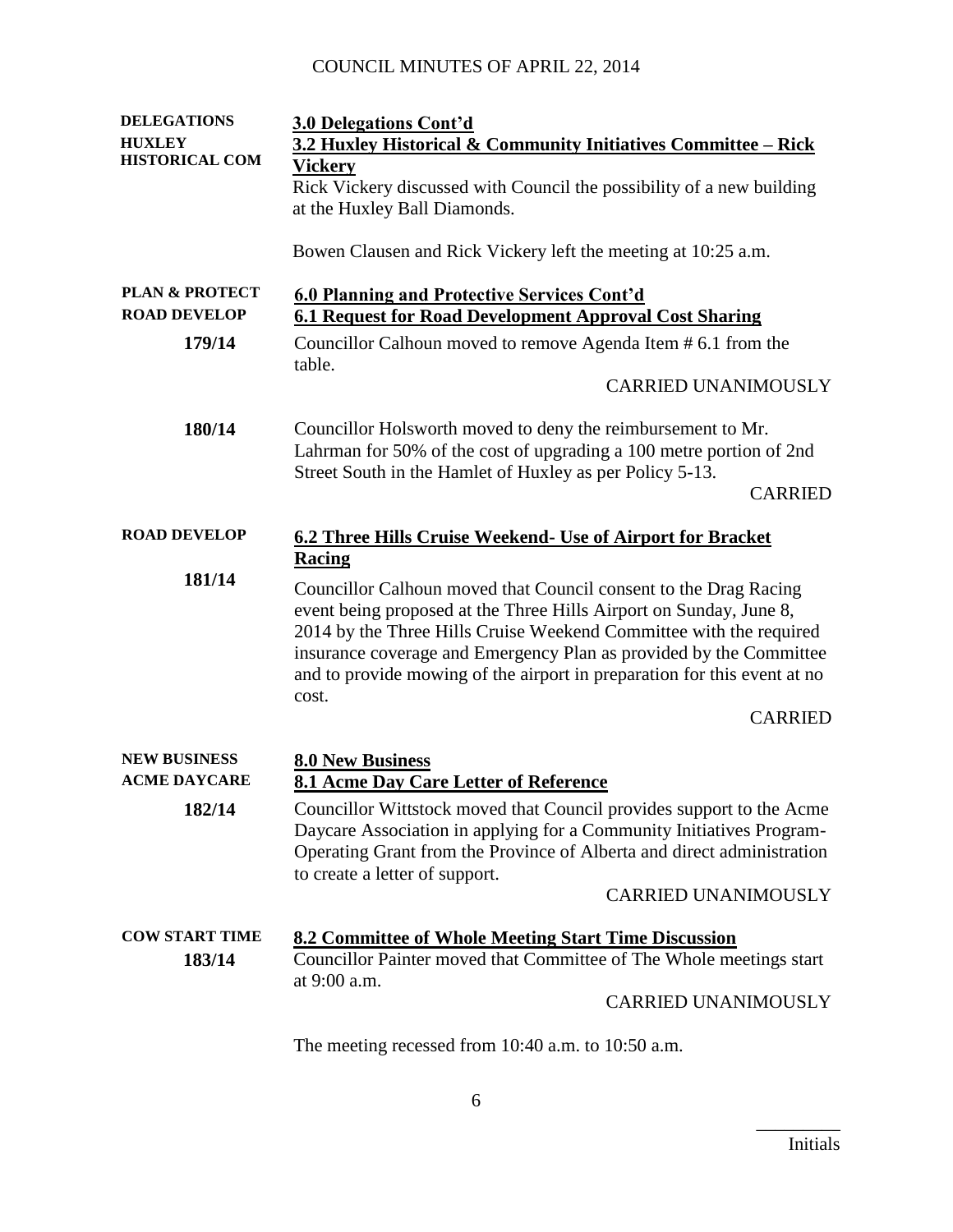| <b>COUNCIL REPORTS</b>            | <b>10.0 Council and Committee Reports</b>                                                                                                                                                                          |
|-----------------------------------|--------------------------------------------------------------------------------------------------------------------------------------------------------------------------------------------------------------------|
| <b>DRUM WASTE</b>                 | 10.1 Drumheller & District Solid Waste Management Association-<br>Approved minutes were provided from the February 20 <sup>th</sup> , 2014                                                                         |
|                                   | meeting.                                                                                                                                                                                                           |
| <b>MARIGOLD</b>                   | <b>10.2 Marigold Library-</b> Written report was submitted by Councillor<br>Keiver on the meeting he attended on April $12th$ , 2014.                                                                              |
| <b>CDN BADLANDS</b>               | <b>10.3 Canadian Badlands Ltd.-</b> Verbal report was given by Reeve<br>Long.                                                                                                                                      |
|                                   | Debi Moon left the meeting at 11:12 a.m.                                                                                                                                                                           |
| 184/14                            | Councillor Calhoun moved that Council receive the Council and<br>Committee reports as presented.                                                                                                                   |
|                                   | <b>CARRIED UNANIMOUSLY</b>                                                                                                                                                                                         |
| <b>CORRESPONDENCE</b><br>185/14   | <b>11.0 Correspondence Report</b><br>Councillor Wittstock moved that Council receive the Correspondence<br>Report as presented.                                                                                    |
|                                   | <b>CARRIED UNANIMOUSLY</b>                                                                                                                                                                                         |
| <b>COUNCIL ACT LIST</b><br>186/14 | 12.0 Council Follow-up Action List<br>Councillor Hoppins moved that Council receive the April 22 <sup>nd</sup> , 2014<br>Council Follow-Up Action List as presented for information.<br><b>CARRIED UNANIMOUSLY</b> |
| <b>IN-CAMERA</b><br>187/14        | 14.0 In-Camera<br>Councillor Calhoun moved that Council go into In-Camera at 11:25<br>a.m.                                                                                                                         |
|                                   | <b>CARRIED UNANIMOUSLY</b>                                                                                                                                                                                         |
| 188/14                            | Councillor Calhoun moved that Council go out of In-Camera at 12:05<br>p.m.                                                                                                                                         |
|                                   | <b>CARRIED UNANIMOUSLY</b>                                                                                                                                                                                         |